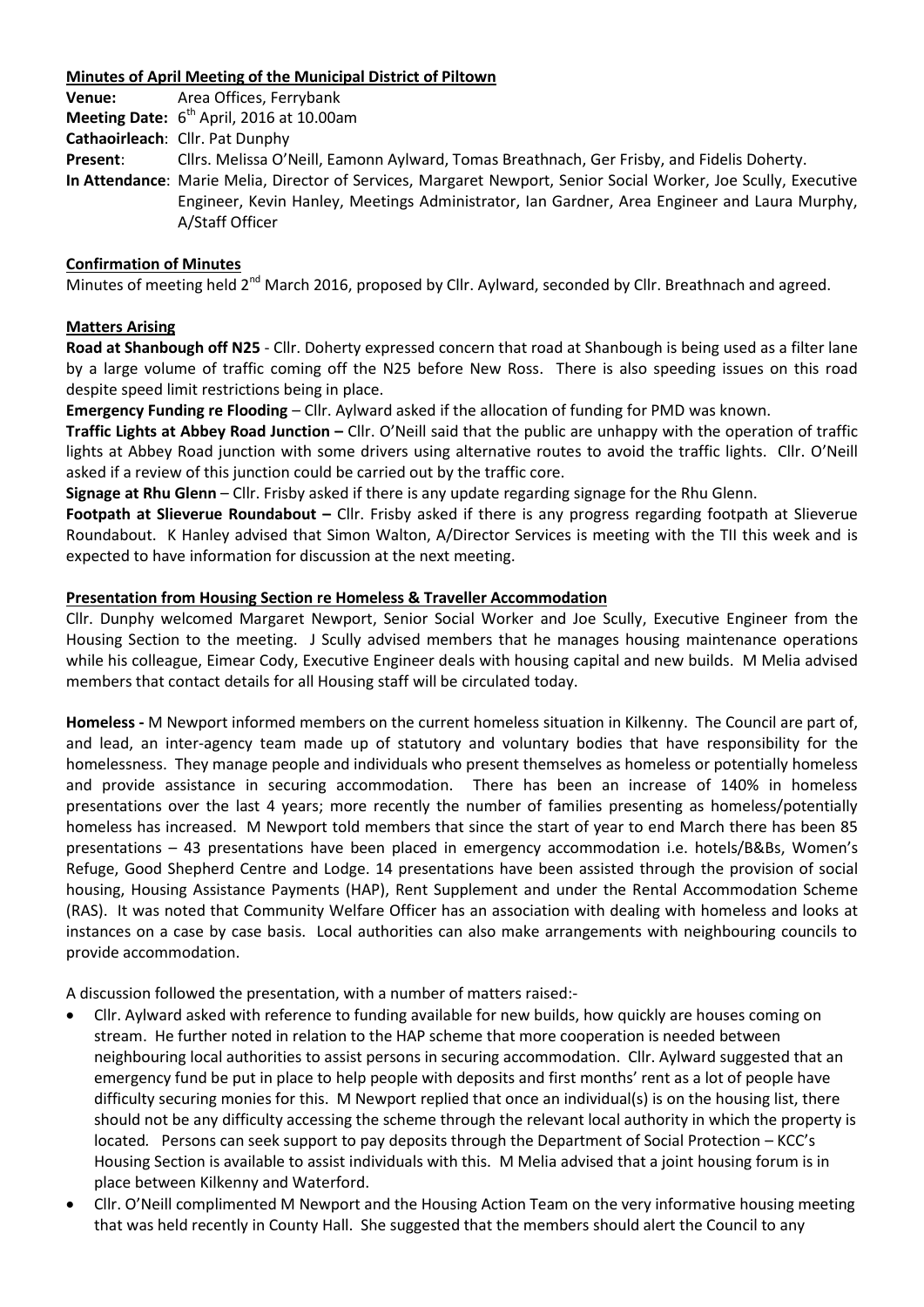properties that are coming on the market and that the Council should be attentive to securing appropriate housing for larger families. Cllr. O'Neill further suggested that the Council should identify more B&Bs willing to providing emergency accommodation.

- Cllr. Doherty asked if a person/family can apply to more than one local authority. M. Newport replied that an individual (s) can be approved on one housing list only but that they can access all local authorities that operate the HAP scheme.
- Cllr. Breathnach asked if a homeless profile for each area was available and if statistical details and nature of each homeless case can be specified. He noted that some emergency accommodation solutions may not be appropriate to some homeless cases and an alternative accommodation type may be required, if available. Cllr. Breathnach further queried if there was any progress on the Living Villages Initiative as this initiative could be useful to addressing the shortage of housing in the long term and facilitate local persons in residing within their locality.
- Cllr. O'Neill asked if the Council will be taking over the processing of deposits from the Department of Social Protection in the future. M Newport advised she would have to clarify the position.
- Cllr. Dunphy acknowledged the good points made and noted that some regulations can slow down progress, which he felt should be challenged. Cllr. Dunphy complimented everyone in Housing for the work and thanked members for their comments.

Cllr. Frisby highlighted the "End Homeless – One Campaign for Change" drive launched by Abbey Community College Justice Group on 5<sup>th</sup> April 2016. Seven other schools are involved in this programme so far and the students intend to approach other justice groups in schools countrywide to raise awareness about homelessness. They have set up a website for this purpose: onecampaignforchange.weebly.com and Cllr. Frisby asked that all members support and promote their campaign.

M Melia advised members that a Housing Needs Assessment will be carried out this year. The Council is watchful of housing needs and the provision of accommodation for urgent cases. M Melia further confirmed that the Living Villages Initiative is on the Council's agenda. The Council is awaiting the announcement of further funding and are putting plans in place to apportion same between capital spending and funding for housing maintenance and voids.

**Traveller Accommodation Programme 2014- 2018 -** M Newport told members that this programme will be reviewed this year. The last review carried out in 2013 identified 65 families in need of accommodation, with 19 families in the PMD area. To date, the council has achieved its target of offering accommodation to 13 families each year. Of the 19 families identified in the PMD area, 5 families have been accommodated in the last two years.

Following the above presentations, Cllr. Dunphy asked for a brief summary of the recent Differential Rent Scheme review. M. Melia advised that the scheme in place is the same as the scheme agreed in 2010 – there has been no change. Rent is assessed on information supplied by tenants i.e. net household income; thus if household income increases, rent will increase accordingly and likewise if household income lessens, the rent charged is reduced in line with same. The scheme includes a hardship clause and all appeals are considered and looked at sympathetically. M Melia also confirmed that rent increases are not back-dated.

# **Roadworks Programme Update**

I Gardner circulated a summary detailing current works in progress and updated members on each scheme. He noted in particular that outdoor staff have dedicated a lot of time to filling potholes and drainage maintenance in recent weeks.

Cllr. Doherty highlighted the level of litter on the N25 and the negative impact it has on the area. She asked that this matter be looked at and a policy formulated to deal with litter. I Gardner advised that consideration is being given to employ contractors to carry out litter picking and grass cutting. A discussion followed regarding litter and promotion of litter prevention. Cllr. Dunphy said people should be encouraged to dispose of their own litter properly. Cllr. Breathnach acknowledged the efforts that people make and the community spirit involved to clean up areas. Cllr. O'Neill asked that a member of staff from the Environment Section be invited to a meeting to discuss littering.